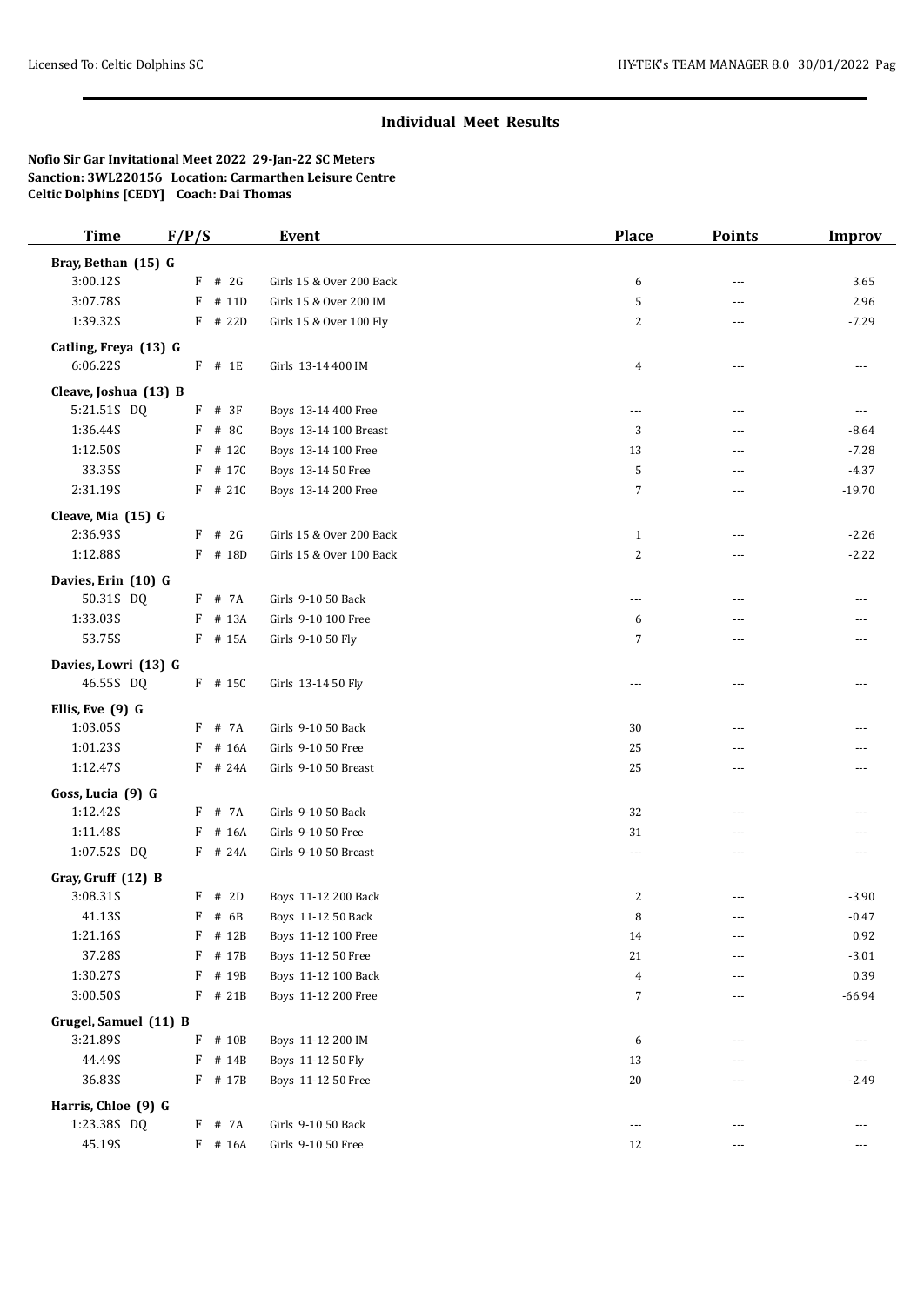## **Individual Meet Results**

**Nofio Sir Gar Invitational Meet 2022 29-Jan-22 SC Meters Sanction: 3WL220156 Location: Carmarthen Leisure Centre Celtic Dolphins [CEDY] Coach: Dai Thomas**

| <b>Time</b>            | F/P/S      | Event                  | <b>Place</b>             | <b>Points</b>  | <b>Improv</b> |
|------------------------|------------|------------------------|--------------------------|----------------|---------------|
| Hughes, Mollie (10) G  |            |                        |                          |                |               |
| 4:04.74S               | F # 5A     | Girls 9-10 200 Breast  | 3                        | ---            |               |
| 1:59.08S               | F<br># 9A  | Girls 9-10 100 Breast  | $\overline{7}$           | ---            | ---           |
| 1:30.30S               | F<br># 13A | Girls 9-10 100 Free    | 4                        | ---            | ---           |
| 3:14.11S               | # 20A<br>F | Girls 9-10 200 Free    | 2                        | $\overline{a}$ | ---           |
| 54.14S                 | $F$ # 24A  | Girls 9-10 50 Breast   | 2                        | ---            |               |
|                        |            |                        |                          |                |               |
| Joseph, Ellie (9) G    |            |                        |                          |                |               |
| 50.31S                 | # 16A<br>F | Girls 9-10 50 Free     | 18                       | ---            |               |
| 1:08.03S               | F # 24A    | Girls 9-10 50 Breast   | 23                       | ---            |               |
| Knight, Lily (11) G    |            |                        |                          |                |               |
| 3:45.17S               | $F$ # 5C   | Girls 11-12 200 Breast | 3                        | ---            |               |
| 3:22.02S               | F # 11B    | Girls 11-12 200 IM     | 9                        | ---            |               |
| Osell, Alice (9) G     |            |                        |                          |                |               |
| 1:01.30S               | F # 7A     | Girls 9-10 50 Back     | 28                       | $\overline{a}$ | $---$         |
| 1:05.20S               | $F$ # 24A  | Girls 9-10 50 Breast   | 19                       | ---            |               |
|                        |            |                        |                          |                |               |
| Osell, Leila (11) G    |            |                        |                          |                |               |
| 45.00S                 | $F$ # 16B  | Girls 11-12 50 Free    | 18                       | ---            |               |
| 1:03.71S               | $F$ # 24B  | Girls 11-12 50 Breast  | 21                       | ---            |               |
| Perrott, Niamh (12) G  |            |                        |                          |                |               |
| 41.69S                 | $F$ # 15B  | Girls 11-12 50 Fly     | 8                        | ---            |               |
| 36.39S                 | $F$ # 16B  | Girls 11-12 50 Free    | 4                        | ---            |               |
| Richards, Aled (14) B  |            |                        |                          |                |               |
| 3:12.59S               | $F$ # 5F   | Boys 13-14 200 Breast  | 2                        | ---            | $-32.55$      |
| 1:27.54S               | F<br># 8C  | Boys 13-14 100 Breast  | $\mathbf{1}$             | ---            | $-1.57$       |
| 34.72S                 | F<br># 14C | Boys 13-14 50 Fly      | 11                       | $\overline{a}$ | $-0.11$       |
| 1:17.94S               | F<br># 19C | Boys 13-14 100 Back    | 6                        | $\overline{a}$ | $-9.64$       |
| 39.08S                 | $F$ # 25C  | Boys 13-14 50 Breast   | 6                        | ---            | $-0.73$       |
|                        |            |                        |                          |                |               |
| Richards, Amber (12) G |            |                        |                          |                |               |
| 48.67S                 | F<br># 7B  | Girls 11-12 50 Back    | 13                       | $---$          | $-5.51$       |
| 1:21.80S               | F<br># 13B | Girls 11-12 100 Free   | 7                        | $\overline{a}$ | $-4.72$       |
| <b>NS</b>              | $F$ # 20B  | Girls 11-12 200 Free   | $---$                    | ---            | $\cdots$      |
| Roberts, Grace (10) G  |            |                        |                          |                |               |
| <b>NS</b>              | F<br># 7A  | Girls 9-10 50 Back     |                          | ---            |               |
| <b>NS</b>              | F # 16A    | Girls 9-10 50 Free     | ---                      | ---            |               |
| Smedley, Jack (14) B   |            |                        |                          |                |               |
| 1:23.67S               | $F$ # 12C  | Boys 13-14 100 Free    | 20                       | ---            | $---$         |
| 45.89S                 | # 14C<br>F | Boys 13-14 50 Fly      | 21                       | ---            | $-9.93$       |
| 37.35S                 | F # 17C    | Boys 13-14 50 Free     | 11                       | ---            | $-6.75$       |
| NS                     | F # 23C    | Boys 13-14 100 Fly     | $\overline{\phantom{a}}$ | ---            | $\cdots$      |
| 50.73S                 | $F$ # 25C  | Boys 13-14 50 Breast   | 12                       | ---            |               |
|                        |            |                        |                          |                |               |
| Wells, Iris (10) G     |            |                        |                          |                |               |
| 2:12.39S               | F # 9A     | Girls 9-10 100 Breast  | 15                       | ---            |               |
| 1:35.42S               | F # 13A    | Girls 9-10 100 Free    | 10                       |                |               |
| 55.73S                 | # 15A<br>F | Girls 9-10 50 Fly      | 9                        | ---            | ---           |
| 1:02.25S               | F # 24A    | Girls 9-10 50 Breast   | 15                       | ---            |               |
| Wells, Oliver (15) B   |            |                        |                          |                |               |
| 2:20.62S               | F # 10D    | Boys 15 & Over 200 IM  | 2                        | ---            | $-14.74$      |